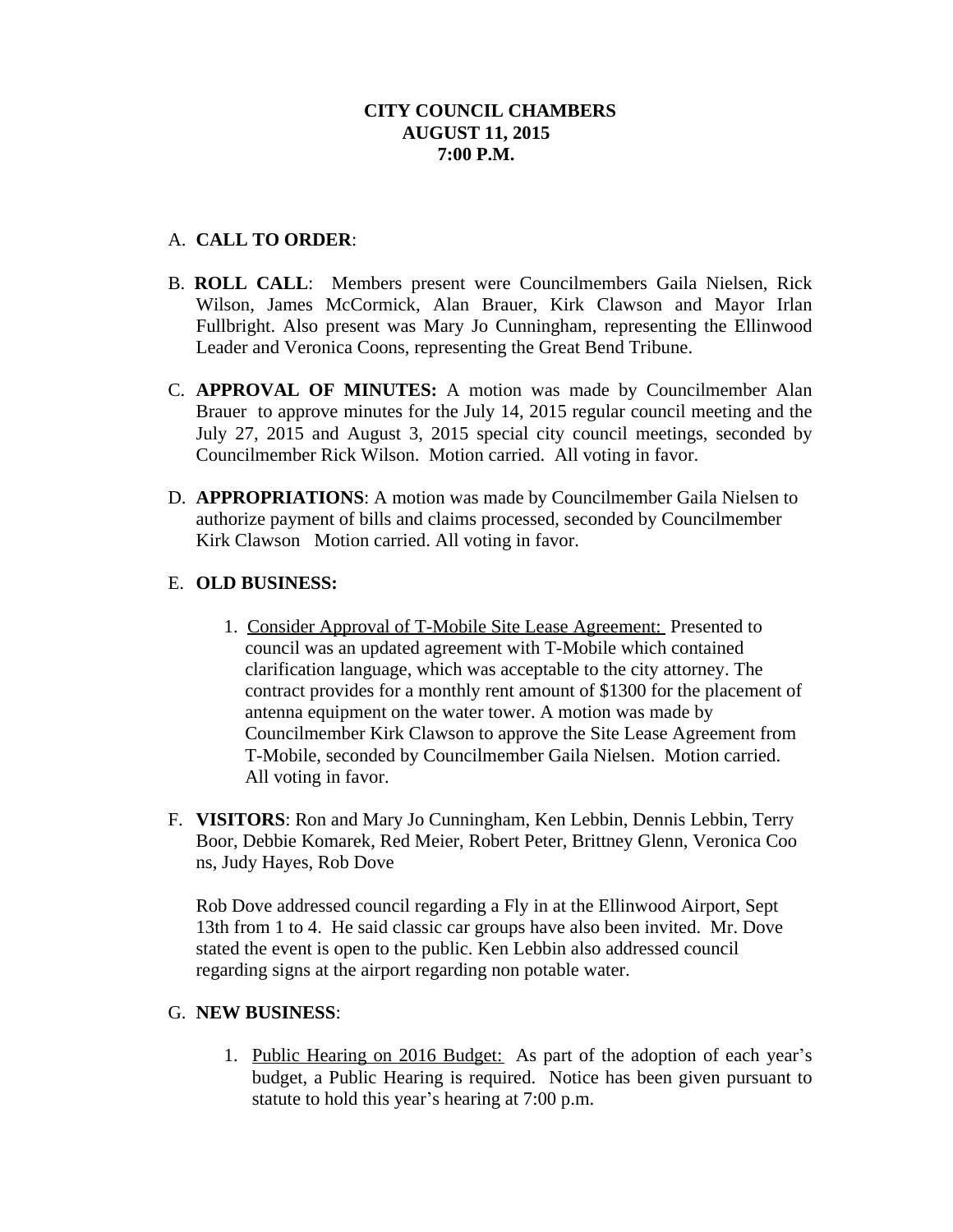#### **CITY COUNCIL CHAMBERS AUGUST 11, 2015 7:00 P.M.**

Mayor, Irlan Fullbright opened the public hearing on the proposed 2016 budget at 7:10 p.m. There were no comments from the public. Mayor Fullbright declared the public hearing closed at 7:12 p.m.

- 2. Adopt Resolution 81115: Presented to council was Resolution 81115 which allows a municipality to increase taxes beyond the amount that was levied in the 2015 budget adjusted by the Consumer Price Index. A m otion was made by Councilmember Kirk Clawson to approve Resolution 81115, seconded by Councilmember James McCormick. Motion carried. All voting in favor.
- 3. Consideration of Budget for Approval: At the conclusion of the public hearing, the Council considers adoption of the proposed budget. An ordinance must be passed adopting the budget. Adoption of the proposed budget does not require spending the amounts adopted; however, the adopted budget allows those amounts to be utilized when necessary.

A motion was made by Councilmember Rick Wilson to adopt the 2016 proposed budget and adopt Ordinance 2015-8, an ordinance approving, adopting and appropriating, by fund the budget of the City of Ellinwood, Kansas for the year beginning January 1, 2016, seconded by Councilmember Gaila Nielsen. Motion carried. All voting in favor.

- 4. Remove "No Parking" signs on 7<sup>th</sup> Street: Red Meier addressed council regarding removing the "No Parking" signs on the power poles along the south side of 7<sup>th</sup> Street between Wilhelm and Humbolt Streets. Staff explained these signs were placed to address a specific situation which no longer exists. Robert Peter, City Attorney also explained that parking is not allowed in ditch right of way. A motion was made by Councilmember Alan Brauer to remove the "No Parking" signs on 7<sup>th</sup> street, seconded by Councilmember Gaila Nielsen. Motion carried. All voting in favor.
- 5. Purchase Lot from Dennis Lebbin: Dennis Lebbin owns a lot adjacent to the acreage that the City purchased from the Pohlman family in the northwest part of town. Staff explained that a water main runs through the property and it would be in the interest of the City to purchases the lot. A motion was made by Councilmember Rick Wilson to approve the purchase of the lot from Dennis Lebbin in the amount of \$2,000, seconded by Councilmember James McCormick. Motion carried. All voting in favor.